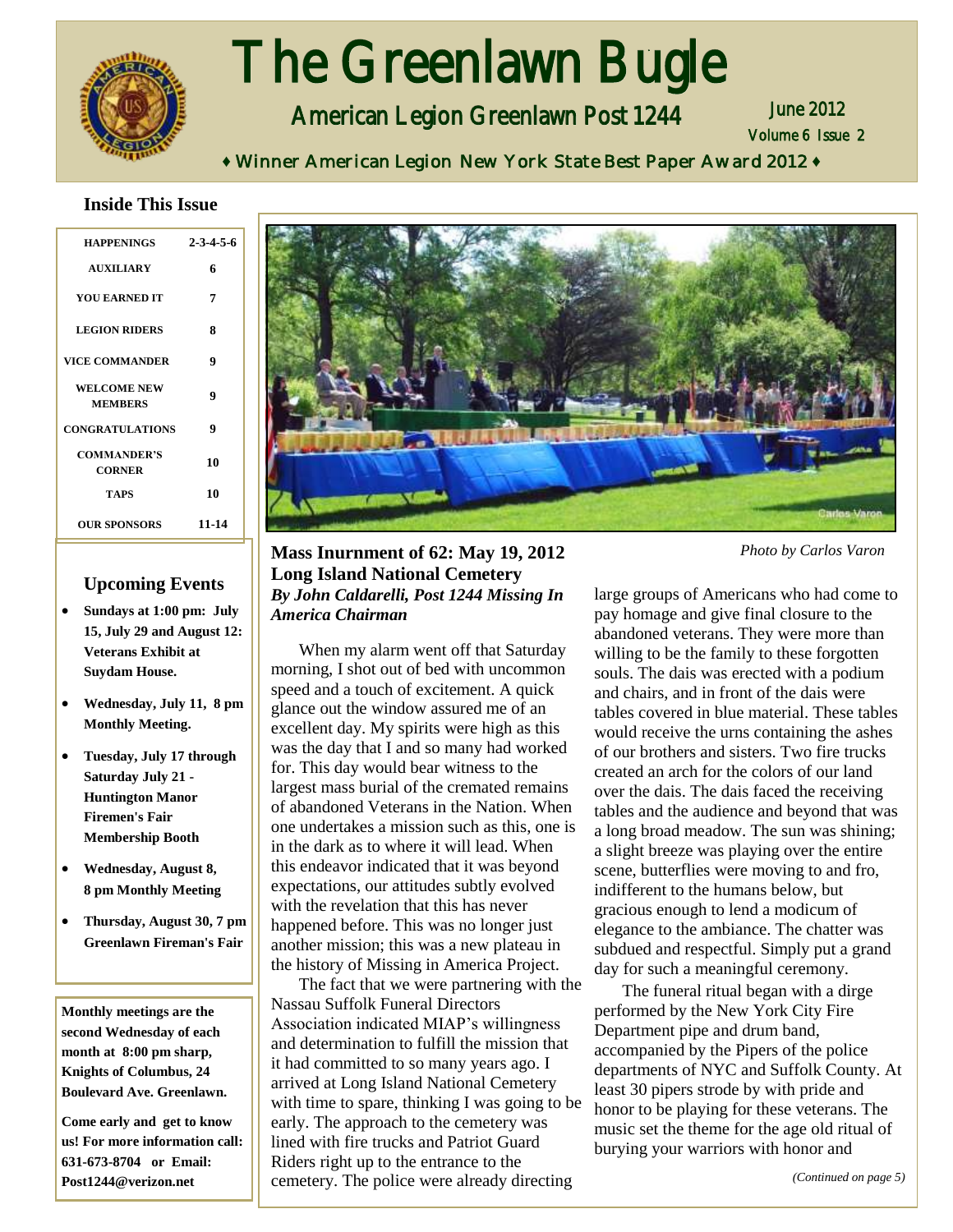### **Post Presents Law and Order Award to East Northport Firefighter**



*L-R: Vice Commander Dennis Madden, Mike Wine and Commander Bob Santo*

Post 1244 presented its first Law and Order Award at our March meeting to Mike Wine, a volunteer firefighter with the East Northport Fire Department.

Mike also serves as an Emergency Communications Specialist with the Commack FD. On January  $9<sup>th</sup>$ , 2012, after leaving work at 3:30PM, Mike noticed smoke coming from the roof of a home on Nagle Lane, that had been under construction for some time. Initially, he thought it was coming from the chimney, but as he got closer, he noticed it was emanating from beneath the solar panels on the southern exposed roof. Mike stopped immediately, contacted the dispatcher at work to roll the trucks and went to the home to notify anyone inside. He spoke with Christina Seifert, mother of three young girls who owns the home and who was there with two of the three them. Christina contacted her husband, David, to find the location of the "electrical main" and Mike then reentered the house to shut the power and check on the progress of the fire. Upon arrival of the Commack FD, they extended ladders to the roof of the new construction and put water on the fire there. They had called for backup and the East Northport FD arrived with yet another ladder truck to assist.

Mike had given the scene commander the information he needed and remained to lend a hand where he could. The two departments were able to extinguish the fire with minimal damage to the house and no injuries to the family or firefighters. Mike left the scene with an interesting story and the firm belief he had done his best; something he does regularly, but nothing extraordinary.

Mike is a man who volunteers his time unselfishly and asks for nothing in return. His favorite quote is "A hero is just a sandwich"; rather odd for a guy who serves with pride, humility and dignity on a daily basis.

We are proud to honor **Michael James Wine** with our very first Law and Order Award for his selfless service to his community and for always going above and beyond the call of duty.

#### **American Legion Riders Present Scholarship Award**

American Legion Riders Chapter 1244 awarded a \$500 scholarship at our June meeting to Samantha Courbanou, a senior at Elwood-John Glen High School. The Post welcomed Samantha, her sister Meghan and their parents Arthur and Kathy Courbanou. Samantha read her award winning essay "How Can People Respectfully Oppose a Conflict and Still Pay Tribute to the Service of the Veterans" to a very appreciative Post.

#### **Dignity Memorial To Present Benefits Program.**

A representative of Dignity Memorial will present a program on Veterans Burial Benefits at our July 11th meeting. Learn about your VA Burial Benefits and the Dignity Memorial Veteran Benefits Program. Sandwiches and light refreshments will be provided.

#### **Raffle Winner Announced.**

Rich Klein, Post 1244 Legionnaire was the winner of our annual WW II Flight Raffle. His name was drawn at our April 11th meeting. Rich has chosen to fly a North American AT-6 Texan at Brookhaven Airport on July 16th at 1:00 PM ( 1300 hrs).

#### **Chaplain Allen Shaw appointed to New York State MIAP Office**

MIAP Chairman John Caldarelli has announced the appointment of Post 1244 Chaplain Allen Shaw to the position of New York State Chaplain of the Missing In America Project. Allen was the presiding chaplain at the interment of 20 unclaimed veterans remains on January 8th, 2011 at Calverton National Cemetery.

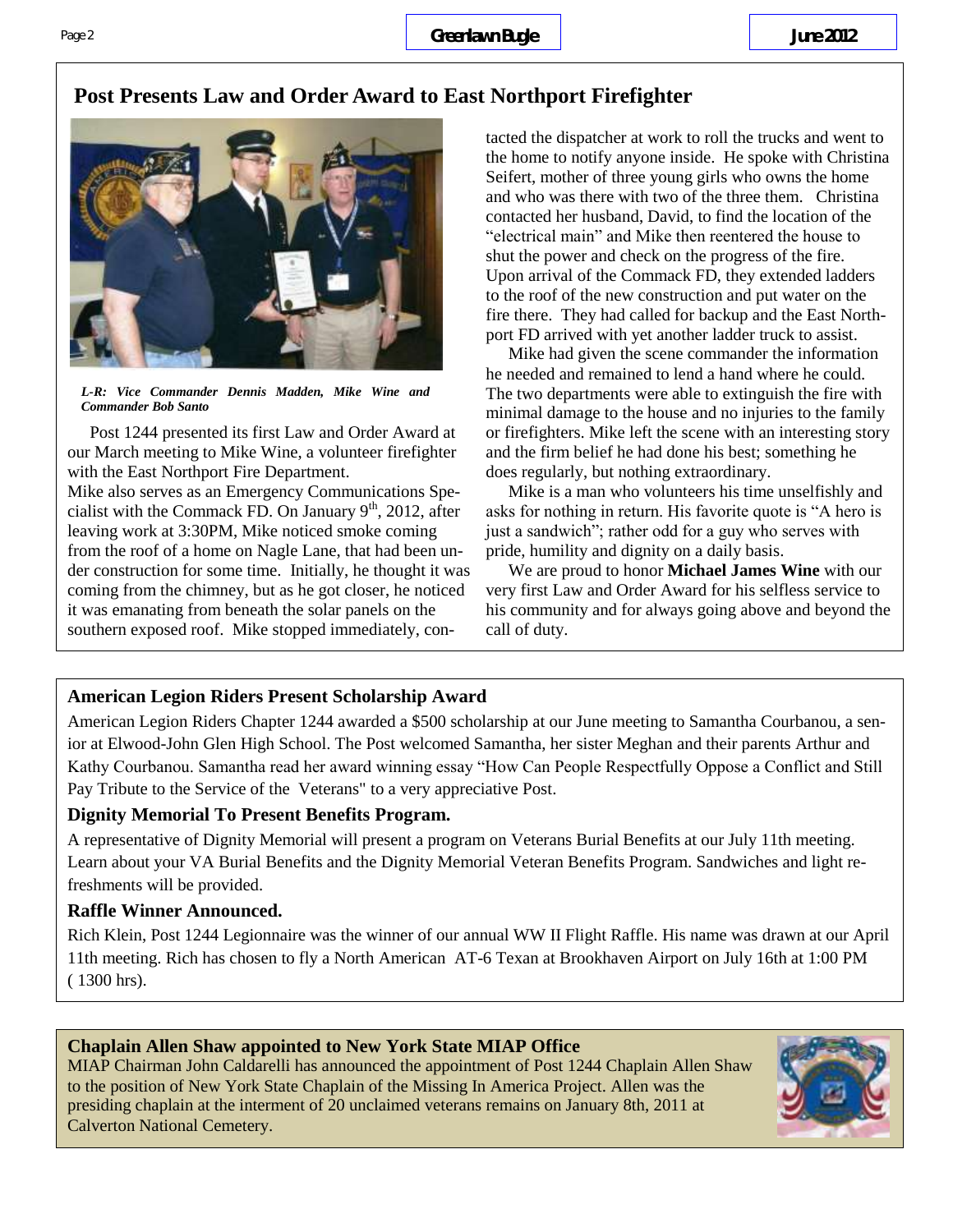### **Kirkup Museum Visit Marked by Donated Uniforms**



*L-R: Dennis Madden, Domenick Gargiulo, Tim Kirkup, Christian Lenio, Mike Bonchonsky, Donna Boyle, Joe Pipia, Charlie Kirkup, Peter Kirkup.*

On Saturday, Mar  $17<sup>th</sup>$ , (St Patrick's Day), a group of Post 1244 regulars car-pooled down to one of our favorite day trip venues: the Kirkup Veterans Tribute Museum. This is a collection of militaria that must be seen to be believed. The result of over fifty years of diligent work by Charlie Kirkup and his sons Tim and Peter, the collection is housed in two of the Kirkup homes in Bay Shore. Many of the items in the collection of uniforms, armaments, medals and other military memorabilia are so rare that the Smithsonian Institute has approached the Kirkups with the intent of acquiring them.

Our Post has been visiting the museum annually since 2006, always finding something we hadn't seen before, and always enjoying Charlie Kirkup's chronicles about each item in the collection. Most impressive is the personal attention we receive and the depth of knowledge the Kirkups display about the artifacts and the men and women who once wore those uniforms and carried those

weapons. They bring to them life to life and we could sense the history all around us.

This visit, however, was of very special significance to us.

In 2010, the widow of our late comrade Art Zamansky contacted the Post for help. She was moving to a new home in North Carolina and had a number of items she would not have room for, but wanted them to be preserved. Among these was an American Legion uniform belonging to Art's Grandfather, Henry Sanders, a highly

decorated WW I veteran. This very rare uniform dates back to the 1930's. Commander Santo called Charlie Kirkup and delivered the uniform to the Museum. The museum has now replaced its missing cap and Sam Browne belt and it is displayed on its own custom made mannequin along with a photo of Art's granddad and a certificate attesting to the story of his service.



*American Legion Uniform of Henry Sanders. Note Purple Heart and Silver Star.*

In addition, thanks to a donation by Carolyn Polakos, the museum now has the uniforms and footlocker of her late husband and our comrade Bill Polakos, after whom our Weapons Carrier "CPL BILL" is named. We are now collecting the stories of Bill's military escapades to share with the Kirkups to complete Bill's story for all time.

#### **George W. Henry Memorial Award Presented to Local Students**

Post 1244 has presented the *George W. Henry Memorial Award for Excellence in American Studies* to two local students: **Robert Honor** of Pius V School, in Melville and **James Keegan** of Harborfields High School, Greenlawn.

This award is presented in memory of our late Past Commander George Henry a decorated WW II veteran and proud member of the American Legion for over 50 years.

Each student received an award of \$250. We are glad to be able to aid in their pursuit of higher education and hope they will continue to show an interest in and an appreciation of our form of government.

#### **Greenlawn Bugle Receives 2012 Best Paper Award**

We are proud to announce that the New York American Legion Press Association has awarded *The Greenlawn Bugle*  first prize for Best Paper for Posts with 151-300 members. Thanks to all those who have contributed to our success!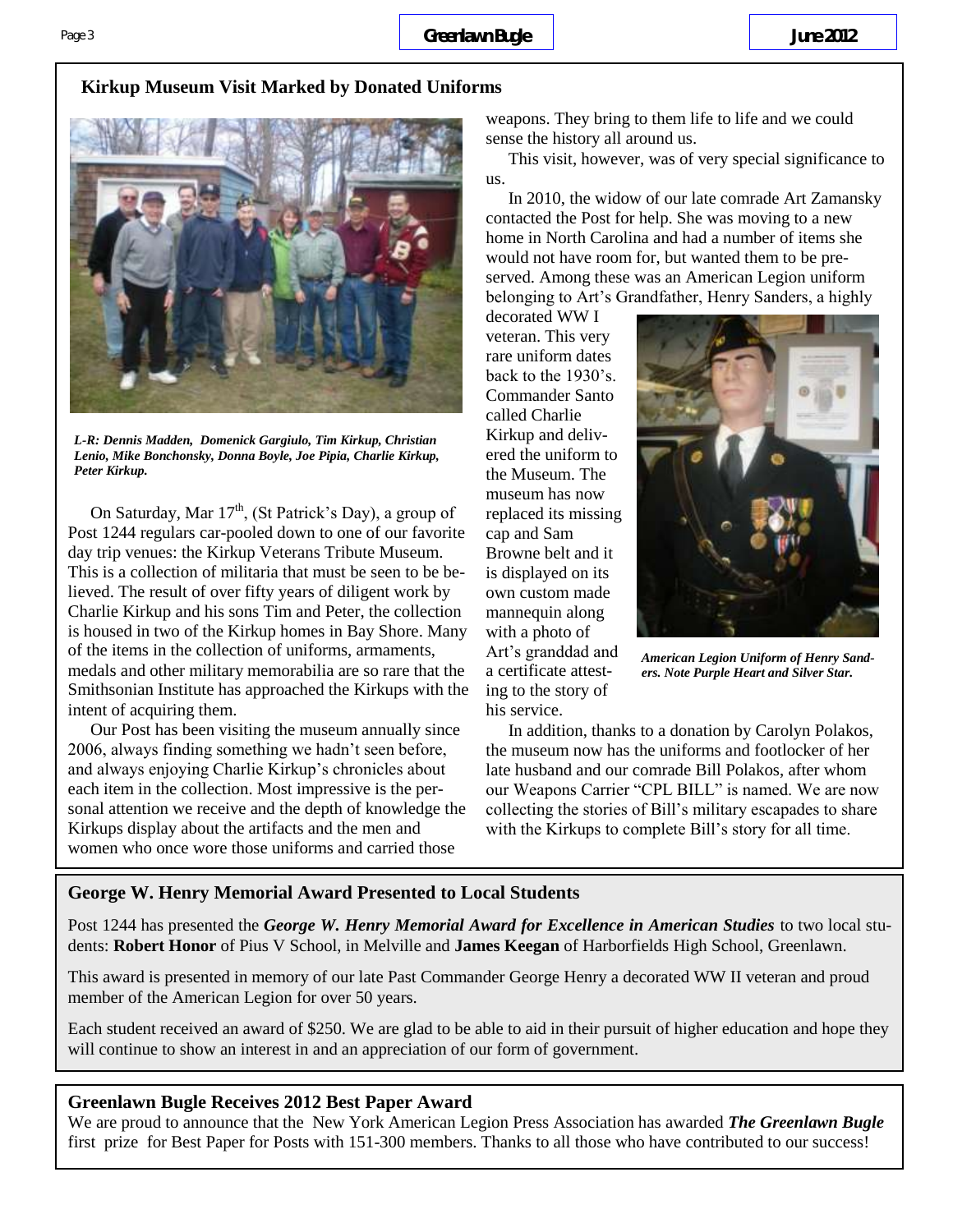# **Memorial Day 2012**

This day of special significance to all veterans turned out great from start to finish. Our presence at the parade was magnificent ! Over 40 Legionnaires, Sons, Auxiliary, American Legion Riders marched and rode.

Our home hamlet of Greenlawn responds to her American Legion Post as "small town, USA" should. The folks are great !! And let's hear it for the American Legion Riders for one helluva showing and the wearing of our "colors" !! The new vests look wonderful.



We were indeed, a formidable presence at Memorial Park with the Ladies and the Riders all in one very large group. Truly amazing for the "Little Post that could, … and does!!" As always, we thank the Greenlawn Fire Department for sponsoring and organizing the best Memorial



Day event in the Town of Huntington. Everything was perfect. Thanks go out to everyone for being a part of it.

The BBQ is another success story for the record books. While we did have more folks show than had committed, our "after action reports" from previous BBQ's had us well enough prepared to meet the demand. The weather cooperated beautifully, despite all the dire threats of rain.

Our thanks go out to the "committee" that made it all possible. Charlie Armstrong, Tom Freeman, Bob Santo, Dennis Giunta, Earle Emmons, Chris Lenio, Bob Glanzman, Donna Boyle, Joe Pipia, Ray Bohn, Tony Braccia, Fran Hubbs, and the Auxiliary for never letting us down with desserts and for all of your help with the cleanup. Special thanks go to our "sponsors" today, Tom Freeman's supplier of meats, Larry Cornelia of Crescent Packing, and to Tony Braccia and Kevin Bolowsky of Manor Provisions for the American cheese and the potato salad. Great job, everyone! Thanks for the wonderful day.

**Dennis Madden**

## **Women's Vietnam Support Group and Iraq and Afghanistan Veterans Remembered**

The group "Huntington Women in Support of Our Men In Vietnam," was honored at the Town of Huntington Wreath Ceremony on May 27. These women sent care packages to our local troops in Vietnam and, in 1972, dedicated the first living memorial to those killed or missing in action in Vietnam. The memorial consists of a stone monument and 49 Kwanzan cherry trees on the Village Green, one for each Huntington service member lost in that conflict.

 A monument to Town of Huntington Veterans who fought in Operation Iraqi Freedom and Operation Enduring Freedom was dedicated during the town's Memorial day Wreath Ceremony. The monument, made possible by a grant from Suffolk County through Legislator Steve Stern, was unveiled by Congressman Steve Israel, Supervisor Frank Petrone and Sgt. at Arms Fred Amore.



*Plaque in Honor of Huntington Iraq and Afghanistan Veterans*



**Thank You Kevin Bolowsky Manor Provisions** 42 Cherry Street Glen Head, NY 11545



**Thank you Larry Cornelia Crescent Packing Corp.**  Wholesale Meat Distributor 1970 New Highway Farmingdale, NY 11735 631-253-0700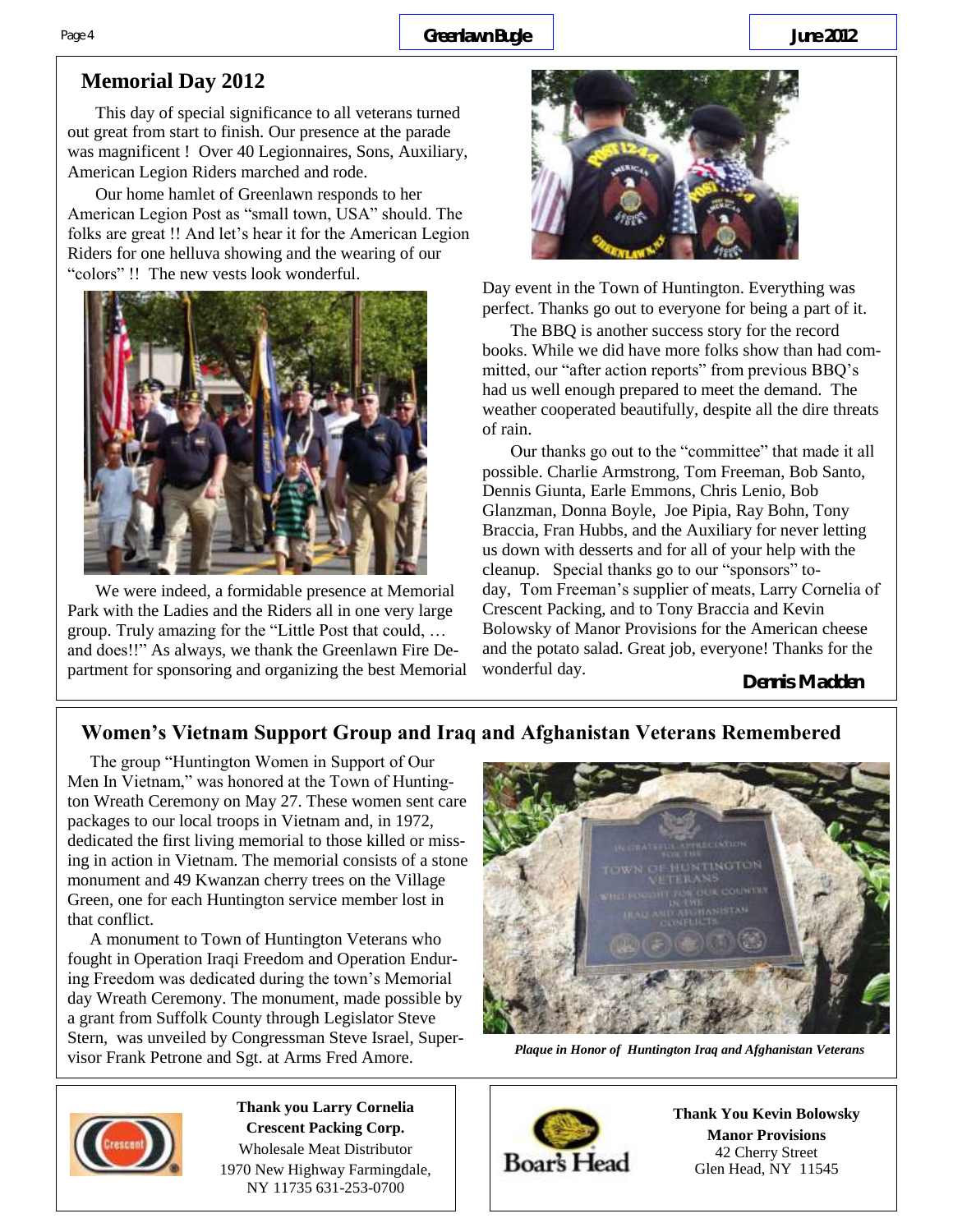#### **Mass Inurnment Long Island National Cemetery**

#### *(Continued from page 1)*

respect. Next came the escorts: 100 bikers strong, flags, banners and pennants flying and twisting in the sunshine all under the whim of cool breezes. Then came the hearses, 14 in all. Each hearse carried different numbers of urns. The final tally would be 62 urns in all. The hearses stopped before the receiving tables and the urn bearers accepted their precious charges, the golden urns that contain the remains of our brothers and sisters who would make their final journey, no longer alone. The urn bearers ran the gamut from veterans, Boy Scouts of America, SAL, Auxiliary, Commanders, Legionnaires, and Chaplains. When all 62 urns were displayed on the receiving tables, the golden metal containers sparkled and shimmered in the sun.

I had the fleeting perception that life was still with these veterans. The Island Trees High School Chorus sang the National Anthem. It is at these moments that being an American creates feelings that defy description. We are incapable of forming the necessary words to share our feelings. So we relax and go into the fulcrum and enjoy the moment. The speakers spoke about the necessity to honor our veterans and not let them go on to their final winter without the honor and respect implied so many years ago, when they were young and hope was in the very air they breathed. Each veteran's name, as well as their dependents, was called and a large brass bell was rung; the pealing touching the heart with a smooth caress. The Honor Guard folded the two representative flags and

as they approached the seventh fold, I felt that its symbolism was truly enacted this day, and I stood taller than I have in years. I was rewarded with the Island Trees Chorus singing the "Battle Hymn of the Republic".

The Invocation and Benediction were said by a Army and Naval Officers who stood tall as their voices vibrated strong and clear across the audience and down the meadow, announcing to all that these veterans and their dependents were now with the Almighty. The all girl chorus then placed a red carnation in front of each urn, showing yet another act of love from the living to our brothers and sisters, who were called for reasons that only the almighty understands. The procession of hearse's returned to once again carry the urns to the columbarium that will hold them with reverence until the end of time. Earlier I had given the command to advanced the colors. The time was drawing near when I would be obligated to retire them, but not before the Chorus would sing "Proud to be an American." With the closing of the song I retired the colors.

As the crowds started to turn for home, I sat down and pondered the day's ceremony and what, if anything, it instilled in any of us. Would we be more patriotic, sad, grateful, more aware, feeling that we had done our duty, at peace? What feelings did it invoke in us, if any? Listening to comments these past days has shown me that the ceremony has touched more people in so many ways that were unforeseen at the onset. I am now aware that we should not analyze love of Country, just love it, and the rest will take care of itself.

### **MIAP Chairman John Caldarelli Awarded Dual Honors**

Awarded the Post 1244 Legionnaire of The Year Award on May 9th for his dedicated work on behalf of Missing In America Project, Post 1244 MIAP Chairman John Caldarelli could not have anticipated that he would also receive the Suffolk County Legionnaire Award at our June 13 monthly meeting. Among John's accomplishments:

- 2009 Submitted legislation with Assemblyman Andrew Raia which became the basis for a law advancing the MIAP program in New York State.
- 2010 January 8. Presided over the interment of 20 veterans remains at Calverton. Mobilized media, police, fire and veterans organizations to support this historic event.
- 2010-2011. Working with NYC Mayors Office of Veterans Affairs, he presided over the services of 11 abandoned veterans at Calverton National Cemetery.
- 2012. Enlisted the cooperation of the Nassau-Suffolk Funeral Directors Association in identifying, verifying and interring the cremains of 62 veterans or veterans family members in a ceremony May 19th at Long Island National Cemetery.

John is now a board member of the National MIAP organization, MIAP New York State Representative and Suffolk County MIAP Chairman.



*L-R: John Caldarelli, accepts award from Cmdr. Santo*

*The citation as read by Commander Santo concluded: John has brought honor to his Post, Our Suffolk County Organization, the Department of New York, and to the American Legion National Organization and its mem-*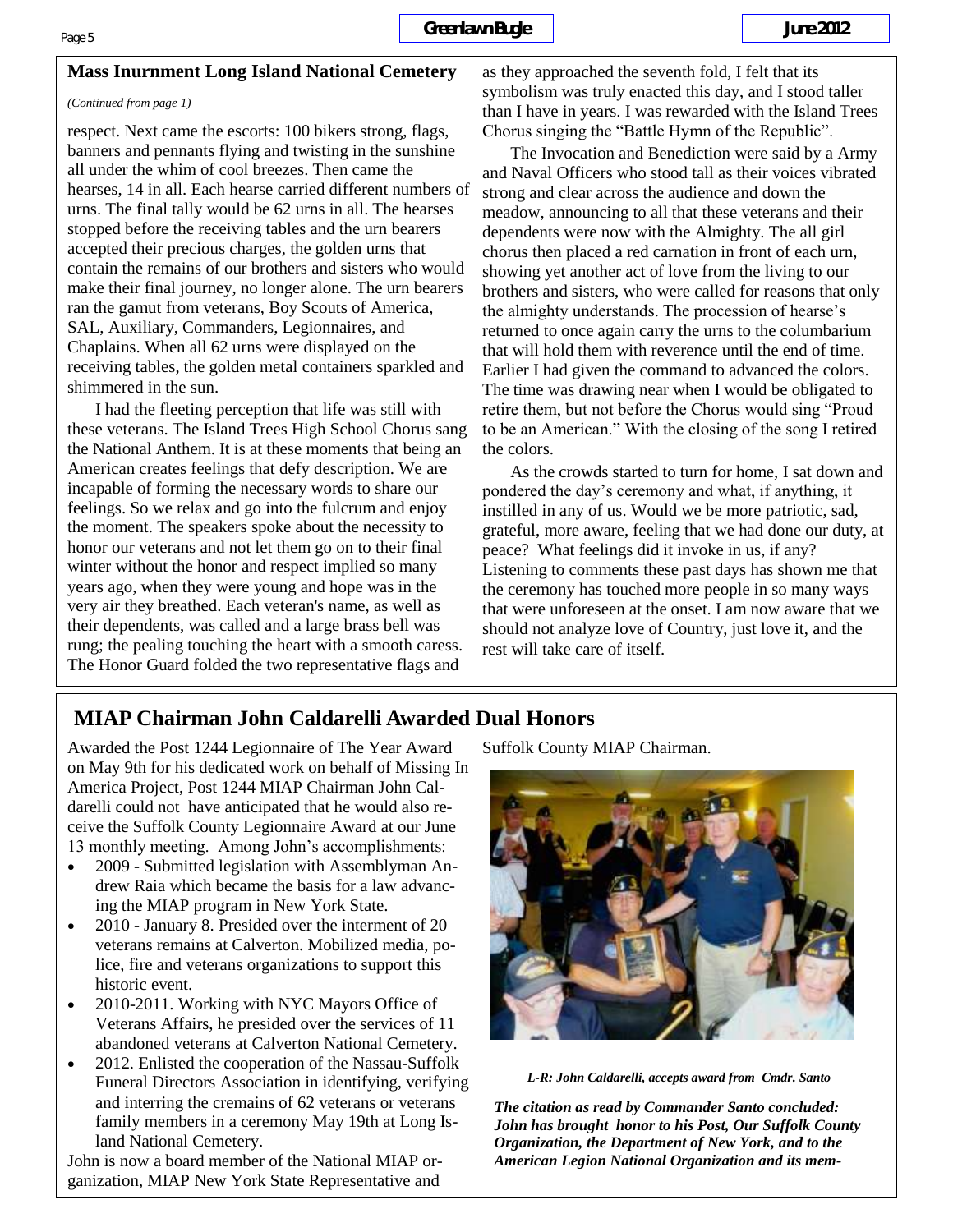

A very mild winter has come and gone, so now we look forward to the pleasant days of summer and even a little rest and relaxation.

Once again I can report that our Annual Dance/Fundraiser was a huge suc-

cess thanks to the hard work of our dedicated members who so graciously gave of their time and donated all the refreshments for this affair. We again thank Commander Bob Santo, Vice Commander Dennis Madden and Post 1244 for their support to our affair. We could not do it without their help. The monies we raised help us to continue with our Veteran Programs.

We sadly lost a dedicated member Gen Costello on May 22, 2012. We mourn her loss and will miss her.

We are pleased to announce that we took in a new member Karen Argay who has already proven to be a great asset to our membership. We will continue to push for increasing our membership since this is how we will continue to grow and be able to be an outstanding Auxiliary. If you know anyone interested, please contact Fran Hubbs 631-423-1176.

I am pleased to announce that 3 of our members Elaine Schaeffer, Sandy Bohn and Madelaine Santo marched with Post 1244 in the Greenlawn Memorial Day Parade. I was once again privileged to place a wreath at the Greenlawn Memorial Monument. For me as President of our Auxiliary this is a very special Honor. After the Parade we all attended the Annual Picnic which turned out to be a great afternoon filled with good food, deserts made by the ladies and of course great company. The members of the Post as always gave of their time and energies to make the Picnic an afternoon to remember.

This year's Poppy program went well with many of our members out there giving out Poppies. Because of their dedication we raised funds that will be used strictly for the needs of our Veterans, servicemen and women.

In June our Auxiliary with the help of Post 1469 Ladies Auxiliary was pleased to have made donations of gift cards to the Women's Wellness Center at the Northport VA Hospital. Each time we go there, we are very warmly received and learn more about their needs this enables us to better serve our lady Veterans. Also a donation was made to Jacob's Light Foundation.

Teri Fay Vice President is still selling the Flag of Honor and the Flags of Heroes. If anyone is interested please contact Teri at 631-423-1176.

I take this opportunity on behave of my Officers and members to wish everyone a safe, healthy and pleasant summer. Let us remember to pray that the men and women in the Armed Forces be out of harms way and be returned very soon to their families,

**Fran Hubbs, President**

# **Post 1244 Legionnaire Experiences Honor Flight**



Veteran Gaspar Gibilaro was the latest of our honored WW II veterans to enjoy the Honor Flight Long Island experience. On June 9th, Gaspar took off from Islip-MacArthur Airport along with dozens of his fellow WW II comrades to experience the memorial erected in their honor in Washington, D.C. Several Post 1244 American Legion Riders were on hand to see him off. Each veteran is accompanied by a volunteers who pays their own way.

**Honor Flight**, a non profit organization created solely to honor America's veterans for all their sacrifices, flies our nation's heroes to Washington, DC to visit and reflect at their memorials. It is the intention of **Honor Flight Long Island** to honor as many of these selfless "ordinary people who saved the world" as we can by providing them a FREE trip

to visit their memorial. Remember: There is no cost to the veteran.

For more information contact Honor Flight Long Island c/o Southampton Town Hall (631)702-2423 or e mail: vbennett@southamptontownny.gov.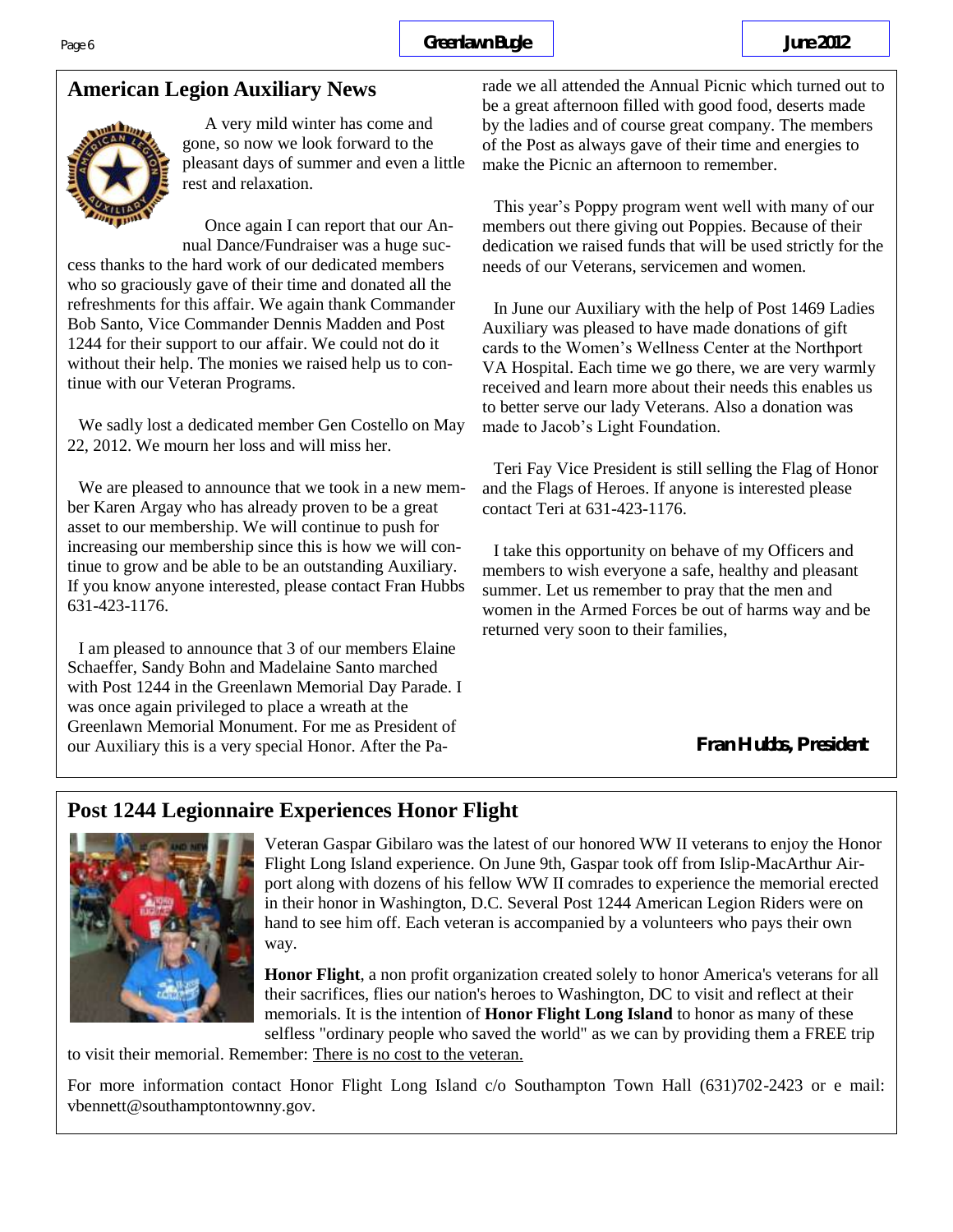# *"You Earned It" by Donna Boyle , Post Service Officer*

#### **Veterans Earned Federal Benefits**

#### **Introduction**

Veterans of the United States armed forces are eligible for a broad range of programs and services provided by the U.S. Department of Veterans Affairs (VA). These benefits are legislated in Title 38 of the United States Code. Sit down with a VA representative today to find out what you earned.

#### **General Eligibility**

Eligibility for most VA benefits is based upon discharge from active military service under other than dishonorable conditions. Active service means full-time service, other than active duty for training, as a member of the Army, Navy, Air Force, Marine Corps. Generally, men

and women veterans with similar service are entitled to the same VA benefits.

Dishonorable and bad conduct discharges issued by general courts-martial may bar VA benefits. Veterans in prison and parolees must contact a VA regional office to determine eligibility.

#### **Just to assist you in VA speak I provide the following most common Acronyms**

- CHAMPVA Civilian Health and Medical Program of VA CLC – Community Living Center COE – Certificate of Eligibility CRDP – Concurrent Retirement and Disability Payments CRSC – Combat-Related Special Compensation CZTE – Combat Zone Tax Exclusion DIC – Dependency and Indemnity Compensation DoD -- Department of Defense FHA – Federal Housing Administration IRR – Individual Ready Reserve MGIB – Montgomery GI Bill MIA – Missing in Action NPRC – National Personnel Records Center
- OIF Operation Iraqi Freedom OPM – Office of Personnel Management POW -- Prisoner of War PTSD – Post-Traumatic Stress Disorder SAH – Specially Adapted Housing SSI – Supplemental Security Income SGLI – Service members' Group Life Insurance VEOA – Veterans' Employment Opportunities Act VGLI – Veterans' Group Life Insurance VHA – Veterans Health Administration VR&E – Vocational Rehabilitation and Employment VSI – Voluntary Separation Incentive WAAC – Women's Army Auxiliary Corps WASPs – Women Air Force Service Pilots

### **Post Retires over 500 Flags on June 16**

In a ceremony evoking the deep respect with which we hold our national symbol, the Post once again retired a sizeable number of unserviceable flags at the Greenlawn Fire Department.

The 560+ flags, of all sizes, were collected since last Veterans Day by Sgt. at Arms Charlie Armstrong and 2nd Vice Commander Dennis Giunta via our traveling Old Glory Flag Box, visiting numerous schools and public libraries throughout the town.

It has become a tradition at this ceremony for Vice Commander Madden to read the powerful story of Mike Christian, Vietnam POW. As a prisoner, Mike created a makeshift American flag out of bits and pieces of cloth and thread. One night the flag was discovered and he was severely beaten and tortured for this. Yet he immediately resumed making a new flag, knowing how much it meant to his comrades. If you have never taken part in this ceremony, we urge you to consider joining us at our next Flag retirement at the Huntington Manor Fire Department on Saturday, November 10th. We are planning a sunset ceremony. Details to follow.



*Vice Commander Madden respectfully commits another flag to the flames assisted by L-R: Legion Rider Victor Ramondetta, 2nd Vice Commander Dennis Giunta, Firefighter Walter Rabe and Legion Rider Serge Dei*



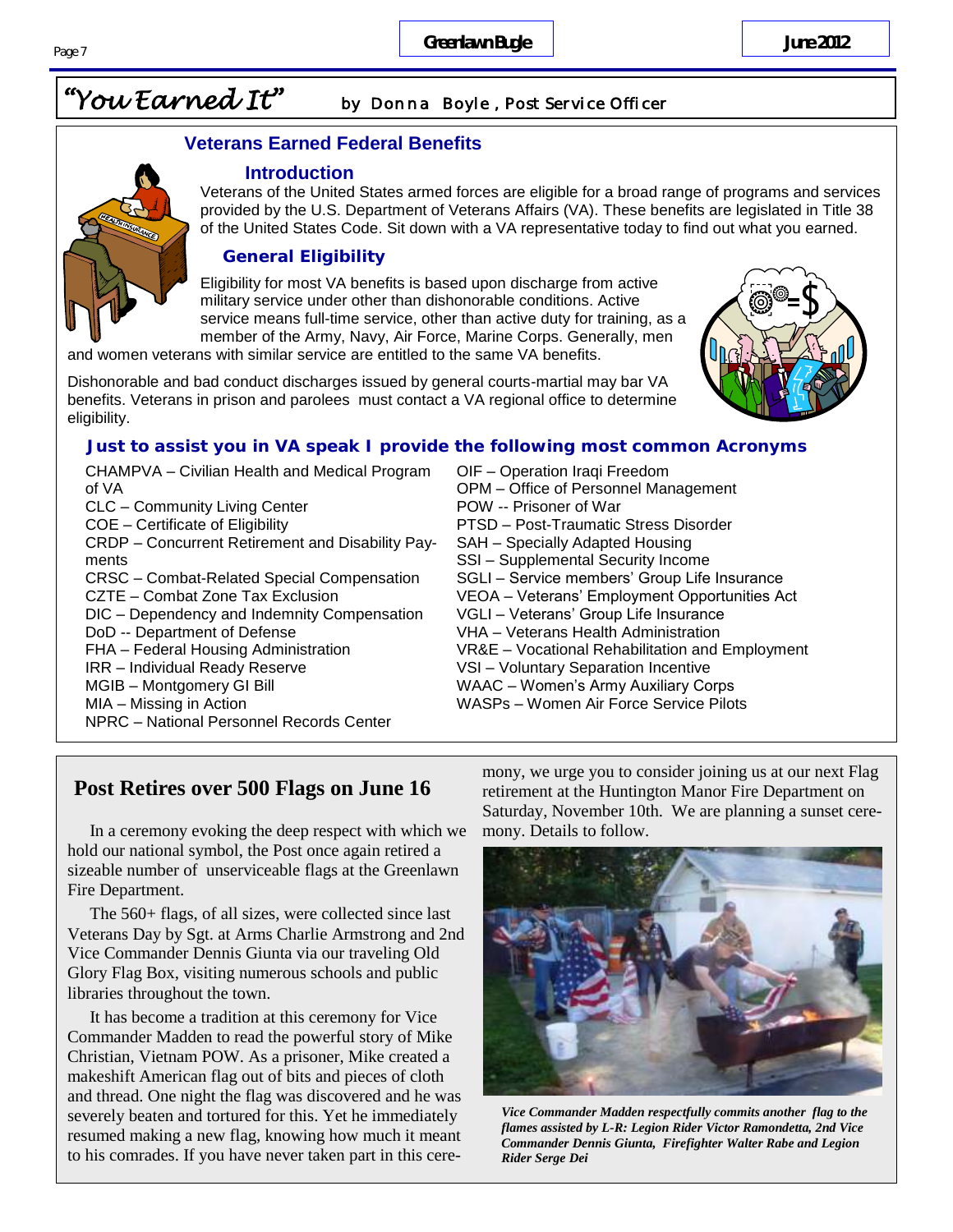# **American Legion Riders Greenlawn Post 1244**



*ALR Greenlawn Post 1244 Members on Armed Forces Day between Missions: L-R Bob Glanzman; Bob Woessner; Kevin Reilly; Serge Dei; Victor Ramondetta; Dennis Giunta; Anthony Greco; Chris Argento. Note: Tom McAuliffe & Art Dolan not in photo.*

### **Why We Ride.**

With a memory which loves to linger, we ride to honor veterans because of the bravery and courage they have shown. We ride to honor veterans because they fight for the freedoms that American's unconsciously enjoy without appreciation, and assure American's can live in a protected democracy.

In a perfect world, wars are just, and soldiers unquestionably follow orders to wars fought to defend the American way of life for the purpose of freedom and equality for all, and wars designed to nurture a democratic style of government of oppressed populations.

Americans enjoy freedoms that have been secured by the brave and noble sacrifices of soldiers which said "Yes" when it was popular time to say, "No". When you look at wars, it is easy to answer the question of "why we ride". We ride to honor veterans, those who each day risk their lives and make the ultimate sacrifice to protect the American way of life and to do their duty to their country.

Many Americans are unable or unwilling to take an oath which they pledge to put their life at risk on a daily basis, walking/living among their enemies, braving enemy gunfire, dodging IED's (Improvised Explosive Devices), and otherwise taking risks of life and limb in order to defend the United States. They choose not to give up their families or lives in order enter into foreign lands to fight wars- just because their country asks. Veterans do exactly this so they don't have to! That's why we ride!

We ride, with their spirit beside us, with courage and

conviction to remind those who have forgotten Veterans,

moreover, to honor and keep the sacrifices and memories of our Veterans alive.

Greenlawn Post 1244 ALR's are proud and honored to report American Legion Riders, sixteen (16) strong and counting, through the leadership and



inspiration of Dennis Giunta, Director and Serge Dei, Assistant Director/Ride Captain, we were privileged to have been in attendance to honor and support Veterans past, present, Veterans who have paid the ultimate sacrifice, and Blue and Gold Star Families at the following venues:

May 15: Wake Services Leo Martin, Post 1244 Member

#### May 19:

6:00AM-12:30PM. Internment Ceremony Detail: From Nolan & Taylor Funeral Home, Through a 'wall of flags', ALR escorted six (6) of sixty-three (63) Veteran Cremains from the Spanish American War to present, and were finally laid to rest with dignity at Pinelawn Cemetery;

1:00PM-2:00PM Armed Forces Day Ceremonies-Armed Forces Plaza, Dennison Bldg. Hauppauge;

3:00-4:30PM VA Northport Hospital- "Sunshine Visit" Bldg. 200 Ward 21;

5:00PM "Special Ride" to ALR Rider Art Dolan's home to celebrate the engagement of his Son to ALR Rider Kevin Reilly's Daughter.

May 27: 9:00AM Memorial Day Ceremony and Iraq Plaque Ceremony- Huntington Town Hall

May 28: Memorial Day Parade and Greenlawn Memorial Park Ceremony; Post BBQ

June 13: 8:00 PM. American Legion Post Meeting: ALR First Annual Patriotism Scholarship Award- \$500 to be awarded to Ms.Samantha Courbanou who will read her winning essay at the meeting.

# **Chris Argento**

**ALR, PGR NYS Region 9 39th Combat Engr. 66-67 RSVN**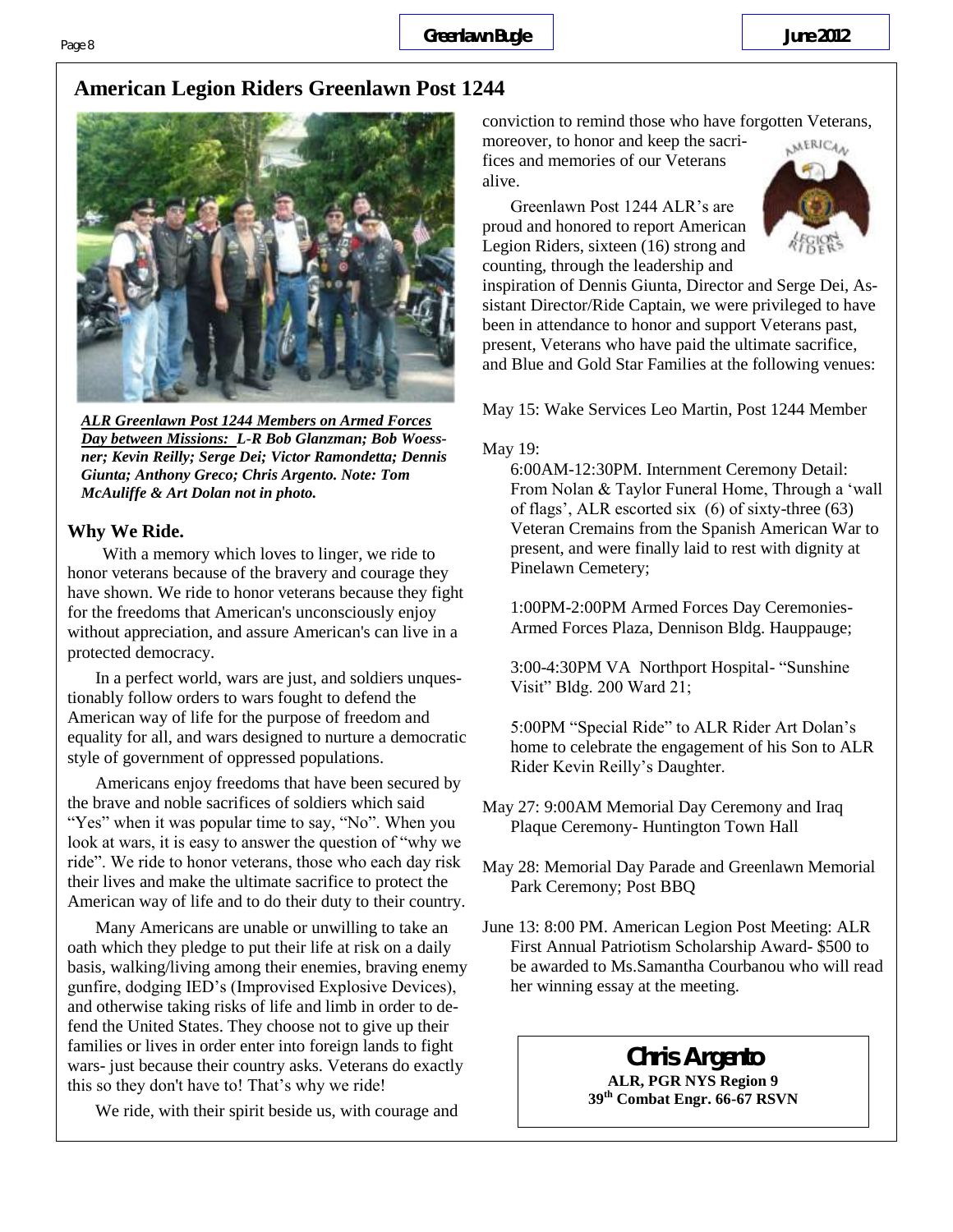# **Vice Commander's Call to Members**



Welcome all, to the American Legion fiscal year 2013. Suffolk County has had our Annual Convention and we are off and running into the "New Year". I have been issued the new Membership Cards and Official Roster

and I am ready and prepared to begin receiving your dues payments for 2013. You need NOT wait for your reminder notice from the State. You can mail your check for \$35, made **payable to** - **American Legion Post 1244**, directly to ME, here at my home, 5 Nagle Lane, Commack, NY 11725. I will issue your new, 2013 Membership card, mail it right back to YOU, and report your payment to the State. We have an aggressive new quota for this year and I'm anxious to get to the job of filling all those new member-

ships. Naturally, I'll need your help to accomplish this goal, so ask me for at least ONE application to carry around with you. When you see a vet wearing his favorite Service cap, ask what Post they belong to. If they say they don't, then tell them about YOUR Post and invite them to join us. It's really not that difficult, and once you get ONE, you'll be hard pressed to stop from recruiting others. Can I count on your help?

This year, I'd like to make it our  $8<sup>th</sup>$  consecutive year for having 100% Membership by Dec  $31<sup>st</sup>$ , but you'll have to do YOUR part. You know you're going to "re-up", so just write the check and send it to me today. Our fiscal year runs from July  $1<sup>st</sup>$  through June  $30<sup>th</sup>$  each year. Dues are due July  $1<sup>st</sup>$  and are in arrears by Oct  $31<sup>st</sup>$ . Please do your part and help ME and the Post achieve our  $8<sup>th</sup>$  consecutive award.

**Dennis Madden**

# **Post 1244 Awarded 100% Membership Plaque for 7th Year in a Row**

For the 7th year in a row, 1st Vice Commander and Membership Chairman Dennis Madden accepted the Suffolk County 100% Membership Award presented at the Suffolk County Convention on June 9th. The coveted award is given to each post in Suffolk County which achieves or exceeds its membership goal for the year.

This year (2011-2012) our Post achieved *112.20 %* of its goal of 164 paid members, bringing our total Legion membership to 184 for the Legion Year.

The secret to our success? Hard work and never, ever missing the opportunity to *"Just Ask"* every veteran you meet if he or she is a member of an American Legion Post.

Every member of our Post is a membership committee member. With your help we can be sure to receive this award next year and every year after. …….*Remember " Just Ask."*

## **Welcome New Members of American Legion Post 1244!**

#### American Legion: ☆☆☆☆☆☆ **Sons of The American Legion:**  $\frac{1}{\lambda}$  Yvette Brown Anthony "Tony" Greco  $\frac{M}{\chi}$  Stephen Eldridge Harold Pietzak  $A$ Alexander "Alex" Samuels  $\rightarrow$  John Welch  $\frac{1}{N}$

### **Congratulations**

- Legionnaire Robert E. Lee has announced his marriage to Zoraida Gomez on December 16, 2011.
- Son of The American Legion William T. Perks and Laura Phair have announced their engagement.
- Michael Dolan and Georgianna-Lynn Reilly have announced their engagement. Michael is the son of Legionnaire and Legion Rider Art Dolan and Georgianna-Lynn is the daughter of Legionnaire and Legion Rider Kevin Reilly.
- Son of The American Legion Christian Lenio has been accepted to the Pre-Med program at SUNY Binghamton.

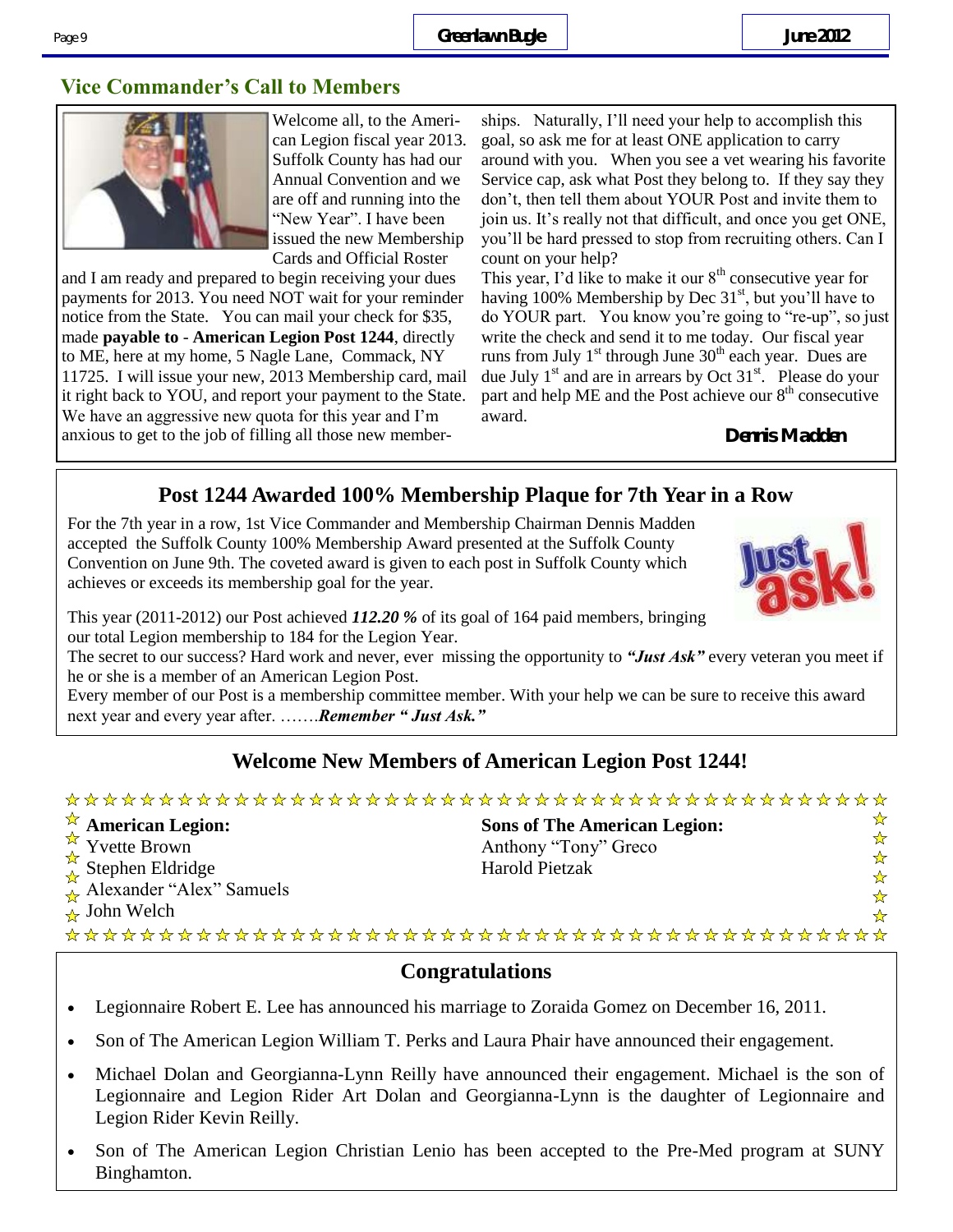### **Commander's Corner**



2013 Legion Year.

As you surely have noticed, we have be-

been able to accomplish could have been done without the steps through the door as a long-lost comrade from days dedicated efforts of your officers and many of your fellow gone by. Oh, and by all means, bring along a fellow vetmembers. Whether they are Legionnaires, Sons, American eran, we will welcome them too! Hope to see a few new Legion Riders or members of our Auxiliary Unit, they all faces at our next meeting on July 11th. have a part to play in our development as a premier American Legion Post.

I want to thank the members for their If you have not been actively involved, maybe you have vote of confidence in re-electing all the found that this is the time in your life for you to step forincumbent Post officers. For the 2012- ward and become involved. If so, I am sure you will find your active involvement in the American Legion as personally rewarding as I have.

come a very busy Post, (note the two Start by attending our next meeting. We meet the second extra pages in this edition of the Bugle) Wednesday of each month at the K of C in Greenlawn, loand one whose membership keeps grow-cated just across the street from the Greenlawn Fire Departing year by year. None of what we have ment. You will find that we welcome every veteran who

**Bob Santo**

### **Help us Stay In Touch**

If you have E Mail service and are not receiving E Mails from us on a regular basis, we invite you to let us add you to



our E Mail broadcast system. We will let you know of Post news of interest, activities and events you may wish to take part in. Our promise: no chain letters, political messages or jokes. Only *"The News You Can Use."* Just send us an e mail to: Post1244@verizon.net (and we'll do the rest! )



**www.facebook.com/AmericanLegionGreenlawnPost1244** 

#### **American Legion Pride**

We have had a great reaction to our Greenlawn Post 1244 Auto Decals (exterior) that you can attach to your car. We recommend that you place it on the lower left part of your rear windshield. They are 4" X 5" and are very durable. Show your pride in our American Legion Post! Decals can be ordered by sending a check for \$6.00 each to American Legion Post 1244 c/o PO Box 238, Greenlawn NY 11740.



# **Taps Has Sounded**

Leo E. "Lee" Martin U.S. Army Air Corps WW II

May 13, 2012

The Greenlawn Bugle is a quarterly publication of American Legion Greenlawn Post 1244, Inc. For information on how you can support the Greenlawn Bugle and our Post, please contact Commander Bob Santo at 516-458-7881

Our mailing address is PO Box 238, Greenlawn, NY 11740

*The Greenlawn Bugle: Editor and Production Manager, Bob Santo; Photographs: Serge Dei, Bob Glanzman, Adria Marlowe, Allen Shaw, Carlos Varon Joe Vitello, Contributing Writers: Chris Argento, Donna Boyle, John Caldarelli, Fran Hubbs, Dennis Madden, Circulation: Madelaine Santo, Donna Boyle, Joe Pipia*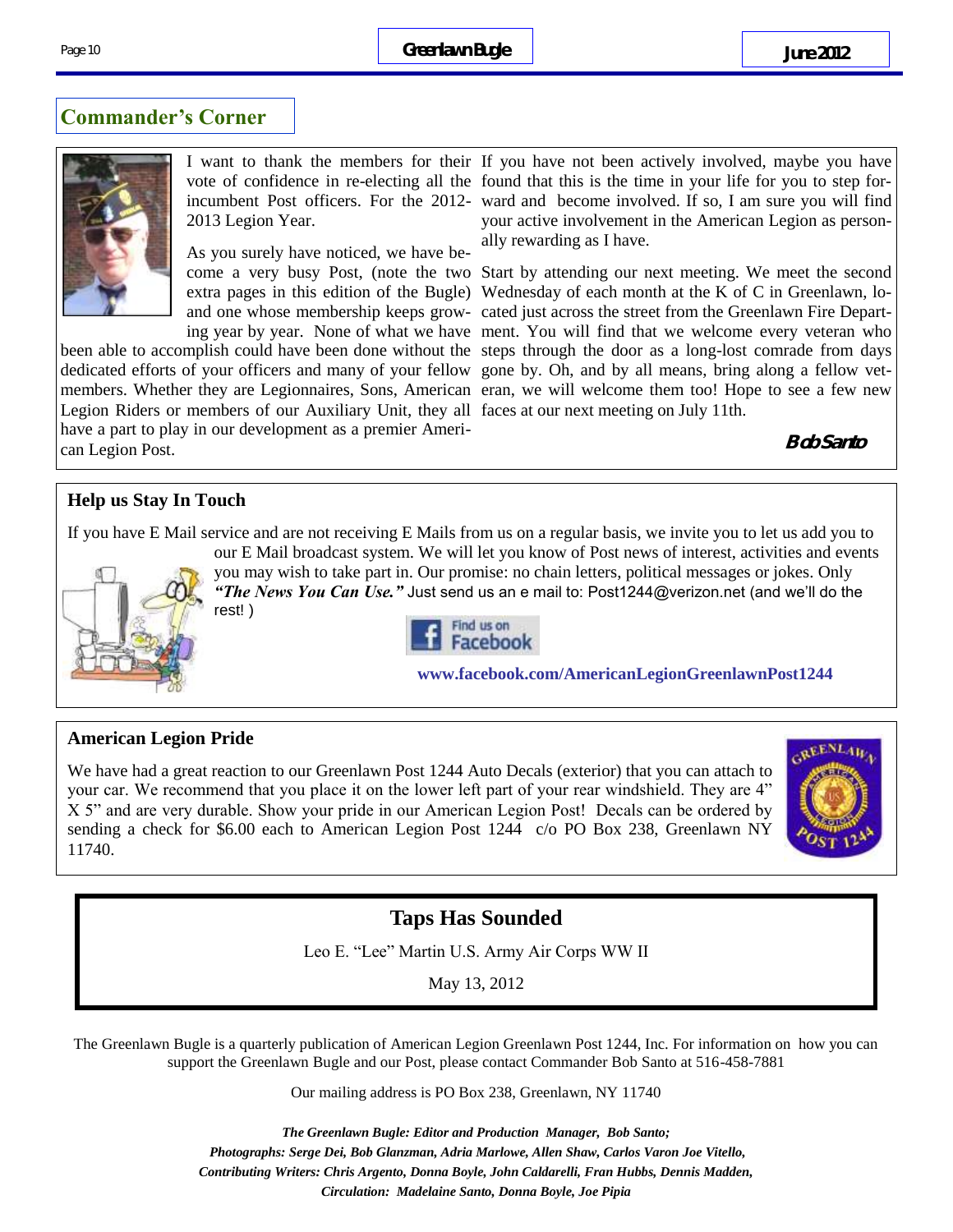# $\begin{bmatrix} \mathbf{THE} \ \mathbf{GREENLAWN} \ \mathbf{BUGLE} \ \mathbf{\blacklozenge} \ \mathbf{POST} \ \ 1244 \end{bmatrix}$



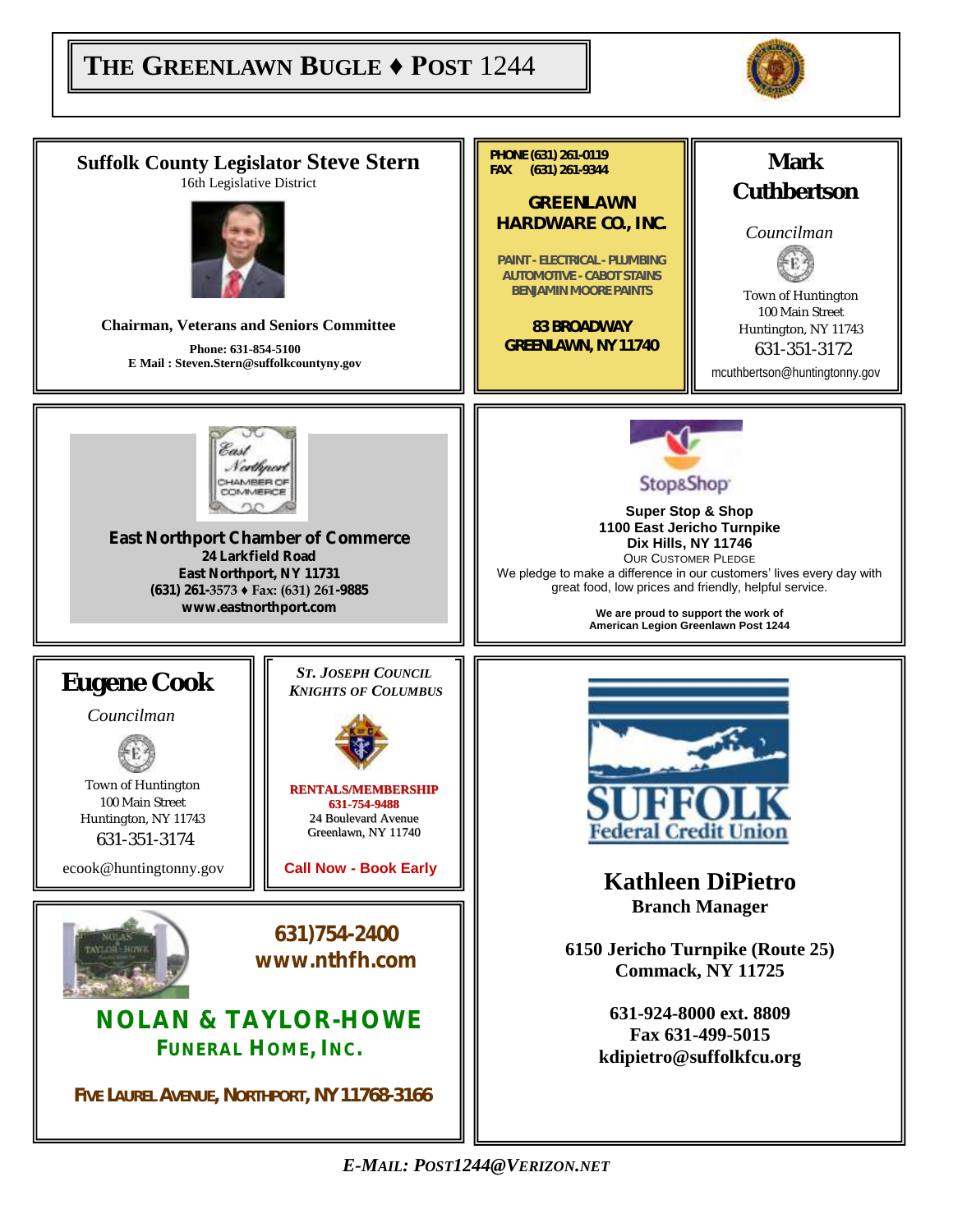



*E-MAIL: POST1244@VERIZON.NET*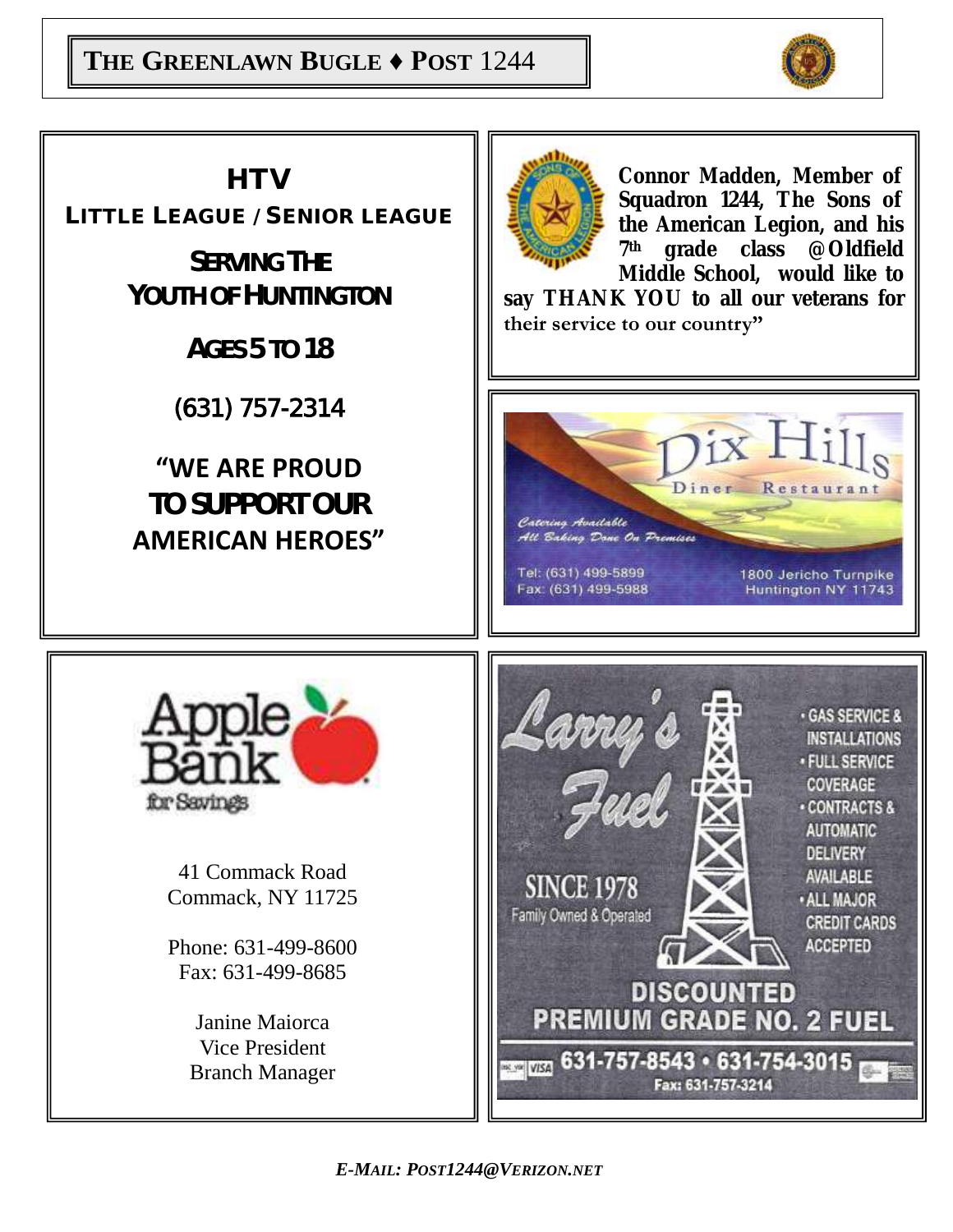



*E-MAIL: POST1244@VERIZON.NET*